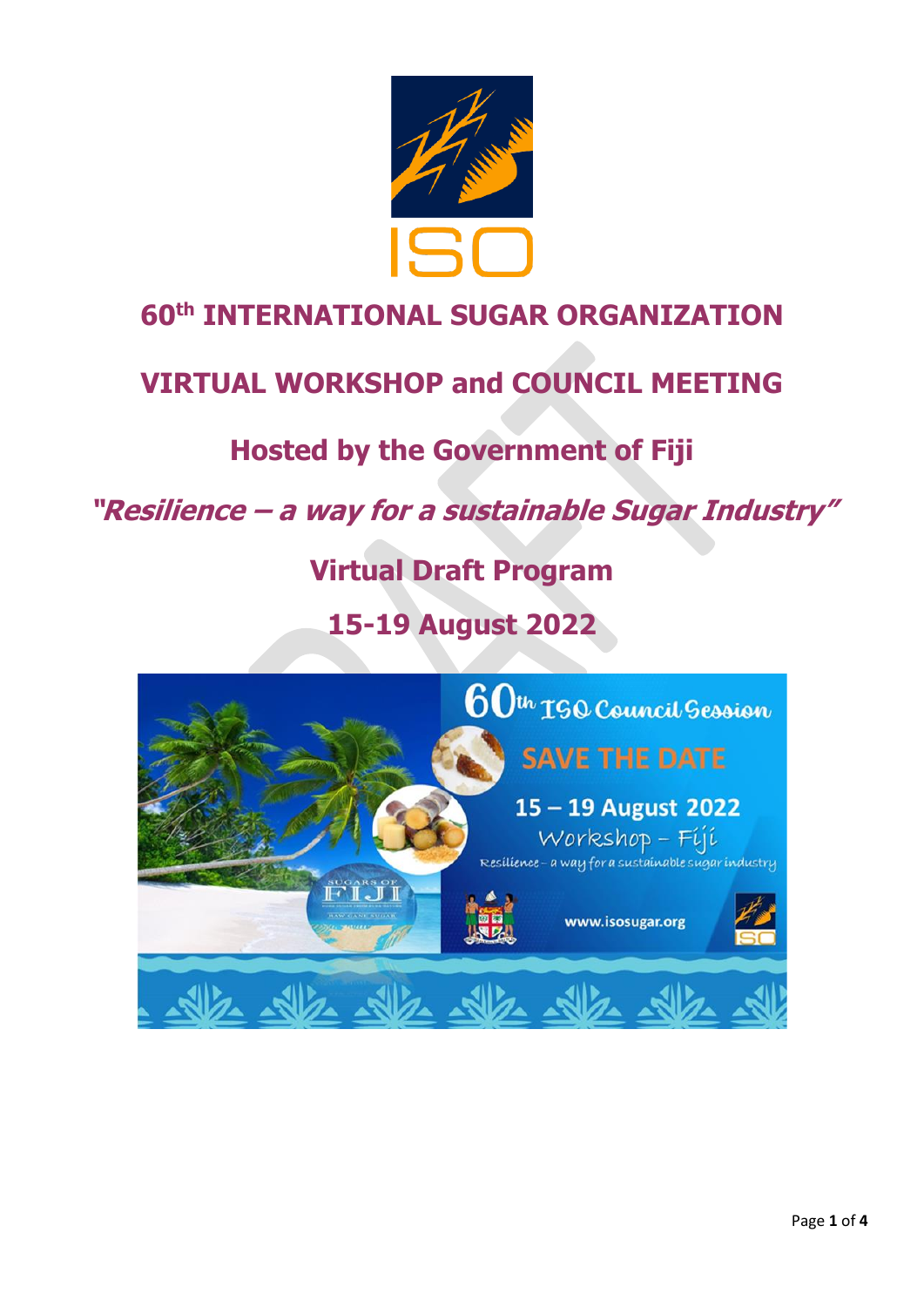### **Monday 15, August 2022 (UK)**

| <b>OPENING CEREMONY</b>                    |                                           |                                                        |                                                                                      |                |                                              |  |  |
|--------------------------------------------|-------------------------------------------|--------------------------------------------------------|--------------------------------------------------------------------------------------|----------------|----------------------------------------------|--|--|
| <b>TIME</b><br><b>FIJI</b>                 | <b>TIME</b><br><b>LONDON</b><br><b>UK</b> | <b>Activity</b>                                        | <b>Host/Speaker</b>                                                                  | <b>Venue</b>   | <b>Comments</b>                              |  |  |
| $08:00 - 08:08$<br>(Tuesday,<br>16 August) | $21:00 - 21:08$                           | Registration<br>$(locals - about$<br>100 participants) | $MC - Timoci$<br>Sila from Fiji<br>Sugar<br>Corporation<br>(FSC)                     | <b>TBC</b>     | <b>Confirmed</b>                             |  |  |
| $08:10 - 08:25$                            | $21:10 - 21:25$                           | <b>Welcome Address</b>                                 | H.E. Jitoko<br>Tikolevu, High<br>Commissioner,<br>Fiji High<br>Commission,<br>London | <b>Virtual</b> | <b>Confirmed</b><br><b>LIVE</b>              |  |  |
| $08:25 - 08:30$                            | $21:25 - 21:30$                           | <b>Opening Address</b>                                 | José Orive,<br>Executive<br>Director, ISO                                            | <b>Virtual</b> |                                              |  |  |
| $08:30 - 08:50$                            | $21:30 - 21:50$                           | Inaugural address                                      | Hon. Prime<br>Minister, Fiji                                                         | <b>Virtual</b> | <b>Confirmed</b><br>(for now)<br><b>LIVE</b> |  |  |

#### **WORKSHOP**

**"RESILIENCE – A WAY FOR A SUSTAINABLE SUGAR INDUSTRY"**

## **TECHNICAL SESSION 1**

### **Sugar Production – Current Status, Constraints and Challenges in the Post-Pandemic Era**

# **Moderator: José Orive, Executive Director, ISO**

| <b>TIME</b><br><b>FIJI</b> | <b>TIME</b><br><b>LONDON</b><br><b>UK</b> | <b>Panel</b> | <b>Region, Topic</b>              | <b>Speaker</b>                                                    | <b>Comments</b>                 |
|----------------------------|-------------------------------------------|--------------|-----------------------------------|-------------------------------------------------------------------|---------------------------------|
|                            | $09:00 - 09:30$   22:00 - 22:30           | Speaker 1    | UK/Global Outlook                 | John Ireland,<br>Director Czarnikow                               | <b>Confirmed</b><br><b>LIVE</b> |
| $09:35 - 10:05$            | 22:35 - 23:05                             | Speaker 2    | South Pacific Region<br>Situation | Dr S. Mahimairaja,<br>CEO, Sugar<br>Research Institute<br>of Fiji | <b>Confirmed</b><br><b>LIVE</b> |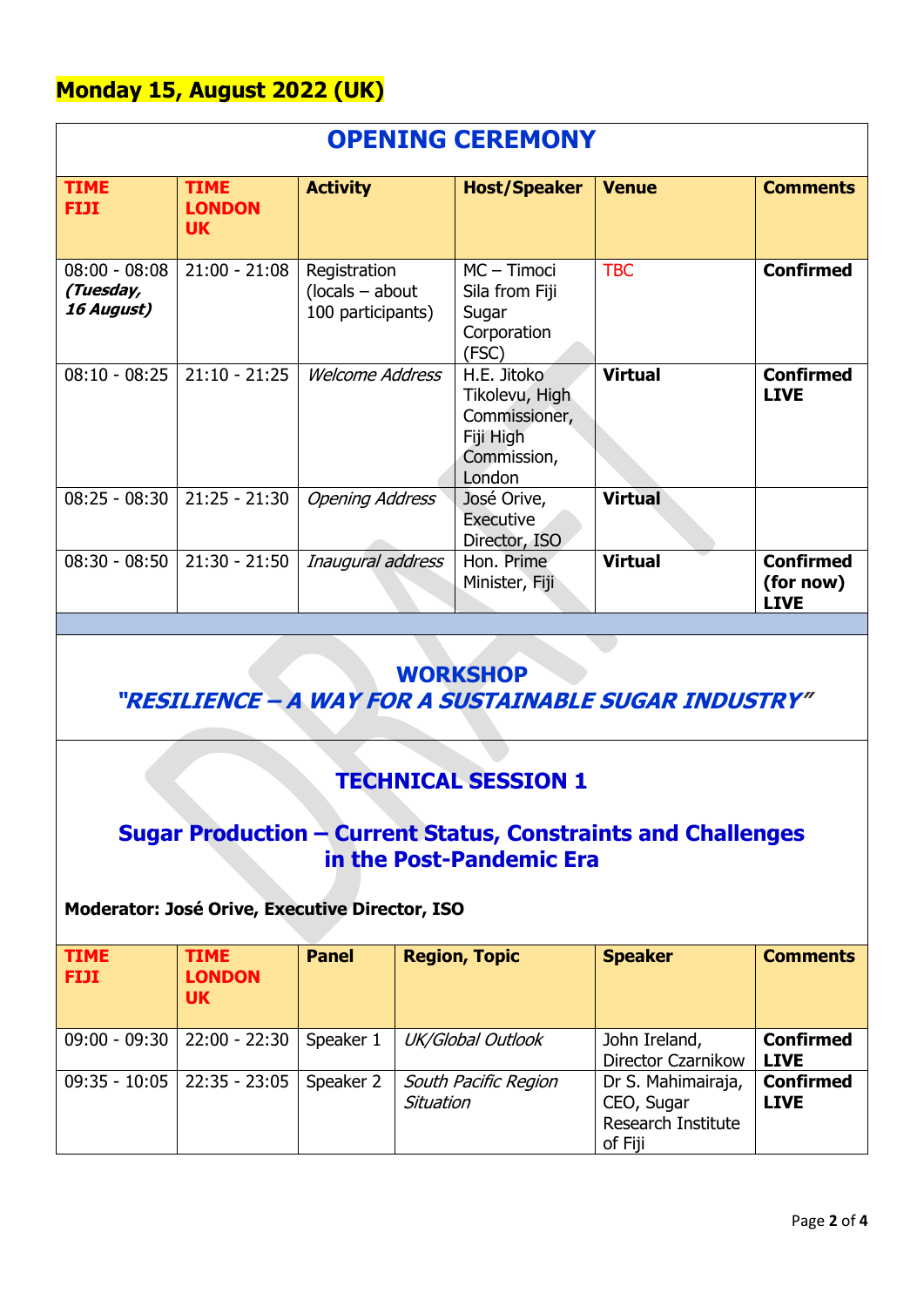|  |  | 10:10 - 10:40   23:10 - 23:40   Speaker 3   <i>Brazil Situation</i> | Dr Plinio Nastari,<br>President,<br>  DATAGRO, Brazil | Confirmed<br><b>LIVE</b> |
|--|--|---------------------------------------------------------------------|-------------------------------------------------------|--------------------------|
|  |  | 10:45 - 11:15   23:45 - 00:15   Panel Discussion & Close of Session |                                                       |                          |

### **Tuesday, 16th August 2022 (UK)**

### **WORKSHOP (Continued) "RESILIENCE – A WAY FOR A SUSTAINABLE SUGAR INDUSTRY"**

## **TECHNICAL SESSION 2**

### **Climate Change: Impacts and Mitigation Strategies**

| <b>TIME</b><br><b>FIJI</b>                   | <b>TIME</b><br><b>LONDON/UK</b> | <b>Panel</b> | <b>Region, Topic</b>                                                                                                     | <b>Speaker</b>                                                | <b>Comments</b>                 |
|----------------------------------------------|---------------------------------|--------------|--------------------------------------------------------------------------------------------------------------------------|---------------------------------------------------------------|---------------------------------|
| $08:00 - 08:30$<br>(Wednesday,<br>17 August) | $21:00 - 21:30$                 | Speaker - 1  | Climate change<br>impacts and climate<br>resilient practices                                                             | Dr Alex Guerra,<br>Director, ICC,<br>Guatemala                | <b>Confirmed</b><br><b>LIVE</b> |
| $08:35 - 09:05$                              | $21:35 - 22:05$                 | Speaker - 2  | The FIJI example:<br>Fiji speaker to speak<br>on what the country<br>has done to mitigate<br>impact of climate<br>change | Prof. Paresh<br>Kumar Narayan,<br>Monash<br><b>University</b> | <b>Confirmed</b><br><b>LIVE</b> |

### **TECHNICAL SESSION 3**

## **Resilience – for Sustaining Sugar Industry**

| <b>TIME</b><br><b>FIJI</b> | <b>TIME</b><br><b>LONDON/UK</b>              | <b>Panel</b>                     | <b>Region, Topic</b>                                        | <b>Speaker</b>                                    | <b>Comments</b>                 |  |
|----------------------------|----------------------------------------------|----------------------------------|-------------------------------------------------------------|---------------------------------------------------|---------------------------------|--|
| $09:10 - 09:40$            | $22:10 - 22:40$                              | Speaker 1                        | Scope and prospects<br>of resilient farming<br>technologies | Dr Diogeness L.<br>Antille (CSIRO)                | Pending                         |  |
| $09:45 - 10:15$            | $22:45 - 23:15$                              | Speaker 2                        | Industrial<br>perspectives, the Fiji<br>reality             | Ban Singh, CEO,<br>Fiji Sugar<br>Corporation      | <b>Confirmed</b><br><b>LIVE</b> |  |
| $10:20 - 10:50$            | $23:20 - 23:50$                              | Speaker 3                        | Energy production/<br>Bio-fuel (Ethanol)                    | Eduardo Leão de<br>Sousa, UNICA,<br><b>Brazil</b> | <b>Confirmed</b><br><b>LIVE</b> |  |
| $10:55 - 11:15$            | $23:55 - 00:15$<br>(Wednesday,<br>17 August) | <b>Panel Discussion</b>          |                                                             |                                                   |                                 |  |
| $11:20 - 11:30$            | $00:20 - 00:30$                              | Remarks and conclusion by ISO ED |                                                             |                                                   |                                 |  |